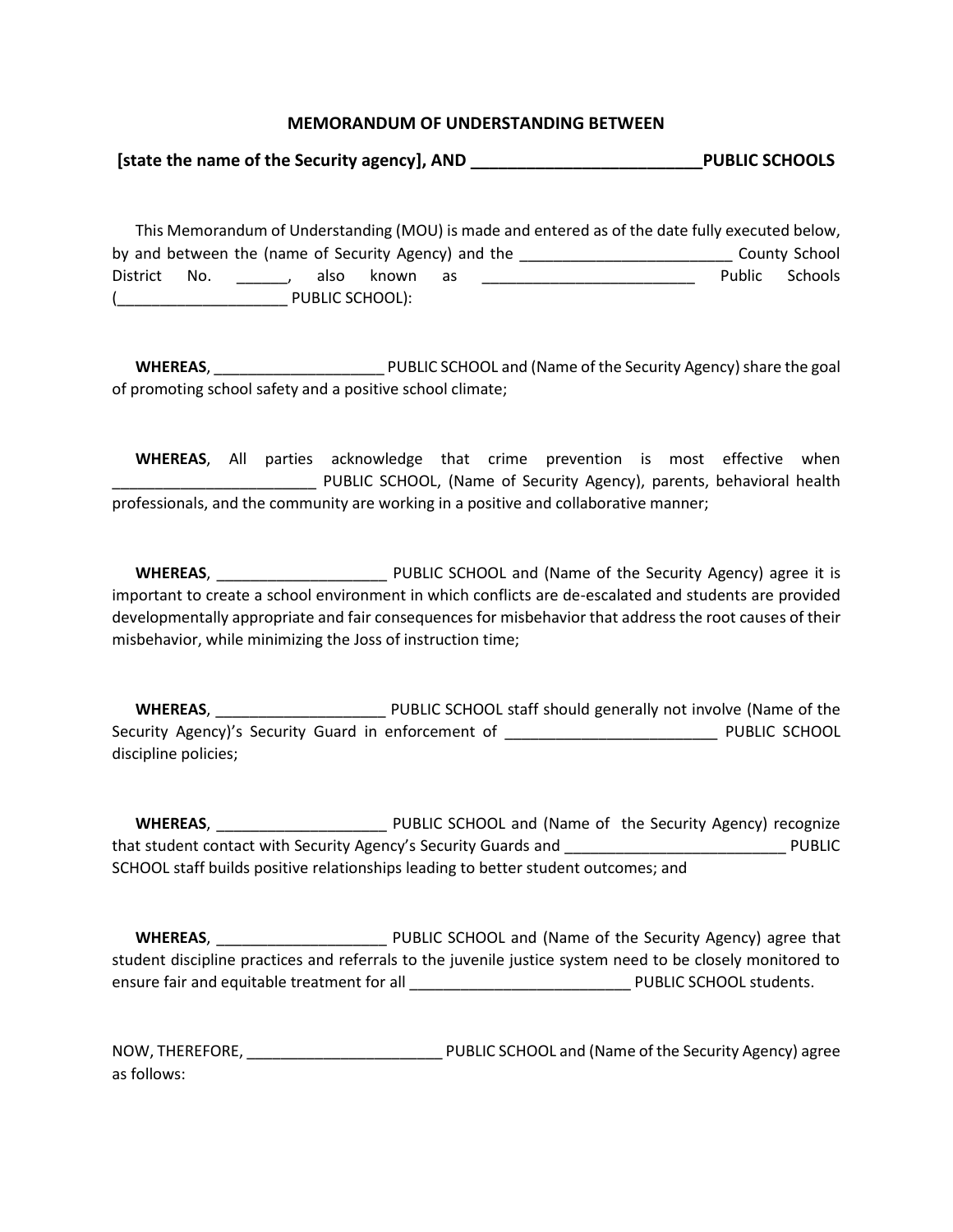# **Section 1. School Discipline and Security Program Goals**

1. To create a common understanding (a) school administrators and teachers are ultimately responsible for school discipline and culture; (b) (Name of Security Agency)'s Security Guards should not be involved in the enforcement of school rules; and (c) a clear delineation of the roles and responsibilities of the Security Guards as to student discipline, with regular review by all stakeholders, is essential.

2. To minimize student discipline issues so they do not become school-based to the juvenile justice system;

3. To promote effectiveness and accountability;

4. To provide training as available to School Security Guards and appropriate PUBLIC SCHOOL staff on effective strategies to work with students that align with program goals;

5. To employ best practices so that all students are treated impartially and without bias by (Name of the Security Agency)'s Security Guards and the policies of (Name of the Security Agency), and also by \_\_\_\_\_\_\_\_\_\_\_\_\_\_\_\_\_\_\_\_\_\_\_\_\_\_\_\_ PUBLIC SCHOOL staff in alignment with rules and procedures applicable to \_\_\_\_\_\_\_\_\_\_\_\_\_\_\_\_\_\_\_\_\_\_\_\_\_\_\_ PUBLIC SCHOOL equity policies; and

6. To utilize best practices for training and oversight with the goal of reducing any exisiting disproportionality.

### **Section 2. Roles and Responsibilities regarding School Discipline.**

1. Disciplining students is the responsibility and authority of Theorem 2011 PUBLIC SCHOOL, school administrators, and parents. Security is the responsibility of \_\_\_\_\_\_\_\_\_\_\_\_\_\_\_\_\_\_\_\_\_\_\_\_\_\_\_\_\_ (Name of the Security Agency). \_\_\_\_\_\_\_\_\_\_\_\_\_\_\_\_\_\_\_\_\_\_\_\_ PUBLIC SCHOOL and (Name of the Security Agency) shall use best efforts to follow the principles in this MOU regarding the division between school discipline and Security.

2. (Name of Security Agency) can provide assistance when: (a) authorized by law under Neb. Rev. Stat. §§79-262 and 79-293 or other law; (b) there is a threat to the safety of students, teachers, or public safety personnel; (c) to assist with victims of crime, missing persons, and persons in mental health crisis; (d) in an attempt to prevent criminal activity from occurring; or (e) it is required as part of emergency management response.

3. The Security Guard should not act as a school disciplinarian. **Example 20 PUBLIC SCHOOL** staff should not involve (Name of the Security Agency) in disputes that are related to issues of school discipline; however, security staff serve as a complement to school staff, provide education or act in the role of a mentor, counselor, or trusted adult as herein provided.

4.Security Guards should not interview students or collect evidence for solely PUBLIC SCHOOL disciplinary purposes.

5. (Name of Security Agency) shall inform **Example 20 and Security Agency**) shall inform that addresses when a parent or guardian will be notified or present, if a student is subjected to questioning or interrogation by a Security Guard or other employee of (Name of the Security Agency). IF APPLICABLE: Public School's policy that addresses when a parent or guardian will be notified or present if a student is subjected to questioning or interrogation by a school official or by an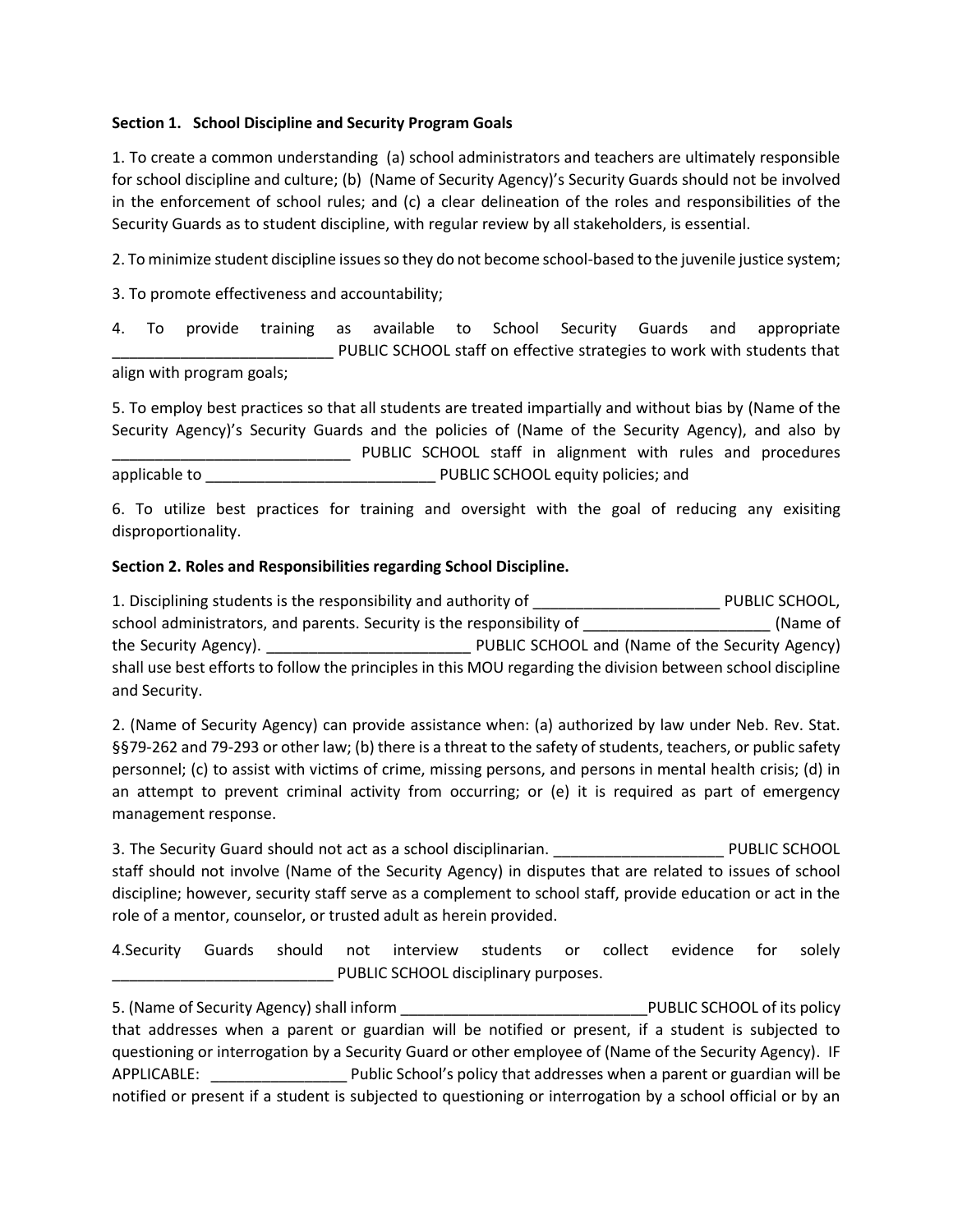Security Guard in conjunction with a school official may be found at [describe location]. PUBLIC SCHOOL will develop provide written notice of the (name of Security Agency) policy and any **Example 20** PUBLIC SCHOOL policy or regulation on this topic as described above and annually distribute make that information available to all parents or guardians in a language such parent or guardian understands.

6. (Name of Security Agency) shall inform **Exercise 20 and Security Agency** Shall inform **Exercise 20 and Security Agency** that addresses under what circumstances a student will be advised of constitutional rights prior to being questioned or interrogated by a security guard. . \_\_\_\_\_\_\_\_\_\_\_\_\_\_\_\_\_\_\_\_\_\_\_\_\_\_\_\_\_\_PUBLIC SCHOOL will develop provide notice of the (name of Security Agency) policy and any \_\_\_\_\_\_\_\_\_\_\_\_\_\_\_\_\_\_\_\_\_\_\_\_\_\_\_\_\_PUBLIC SCHOOL policy of regulation on this topic and annually distribute addressing students being advised of constitutional rights prior to being question or interrogated by a school official or by a Security Guard in conjunction with a school official and make that information available to all parents or guardians.

7. (Name of Security Agency) and **Example 20 and Security Agency**) and **PUBLIC SCHOOL will both comply** with the school's rules and standards concerning the type or category of student conduct or actions tht will be resolved as a disciplinary matter by a school official and not subject to referral to law enforcement and the type of student conduct or actions that will be referred to law enforcement for prosecution as required by section 79-262 RRS. These rules and standards may be found at (INSERT REFERENCE).

8. (Name of Security Agency) shall keep records on each response to an incident occurring at school, on school grounds.

9. Security Guards of (Name the Security Agency) will maintain a high level of confidentiality of all matters regarding the  $PUBLIC$  SCHOOL, staff, and student information.

# **Section 3. Training.**

1. Within six months , (Name of Security Agency) personnel of being assigned as Security Guards to \_\_\_\_\_\_\_\_\_\_\_\_\_\_\_\_\_\_\_\_\_\_\_\_\_\_ Public School, each Security Guard shall have completed a minimum of twenty hours of training focused on school-based law enforcement, including but not limited to, coursework focused on school law, student rights, understanding special needs of students and students with disabilities, conflict de-escalation techniques, ethics , teenage brain development, adolescent behavior, implicit bias training, diversity and cultural awareness, trauma-informed responses, restorative justice practices, and preventing violence in school settings. Assignments as an Security Guard that do not meet the definition of "Security Guard" found at Section 79-2702 R.R.S. do not trigger the full are not subject to the requirements of the Security Guard of this MOU, but the use of temporary Security Guard such assignments should not be used to circumvent the training requirements set forth in the model MOU in this paragraph.

2. Within six months of a Security Guard being assigned to a school building, a minimum of one administrator in each elementary and secondary school building will have completed a minimum of twenty hours of training, excluding previous college coursework focused on school-based law enforcement, including, but not limited to course work focused on school law, student rights, understanding special needs of students and students with disabilities, conflict de-escalation techniques, ethics, teenage brain development, adolescent behavior, implicit bias training, diversity and cultural awareness, trauma-informed responses, restorative justice, and preventing violence in school settings.